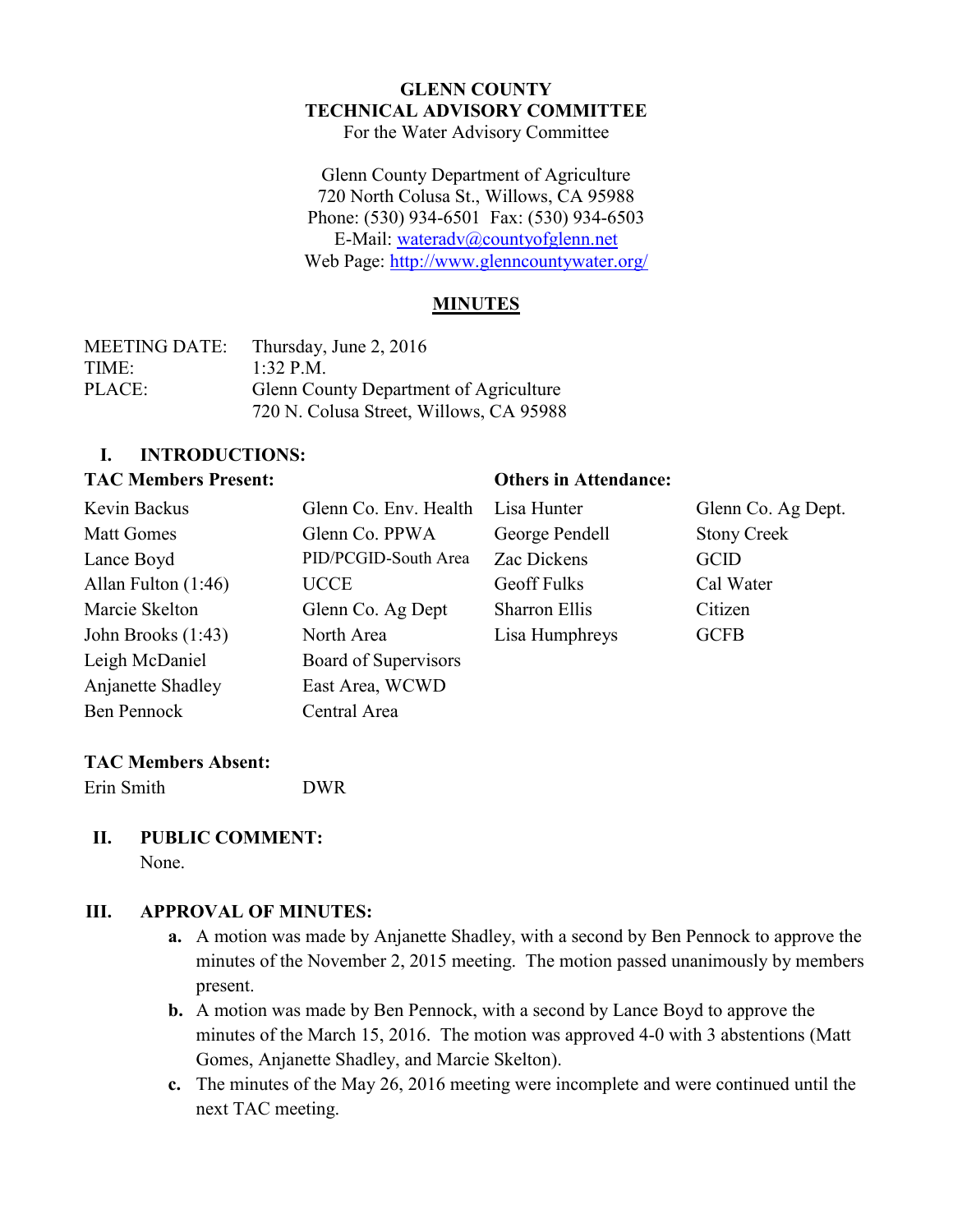#### **IV. DISCUSSION AND/OR ACTION ITEMS:**

**a.** WAC report— Lisa Hunter provided a recap of the May 26 TAC meeting. The WAC has met a few times recently and provided direction to the TAC to work with staff to draft a letter to the Board of Supervisors for WAC consideration using the following statement as a guideline prior to the next WAC meeting on June 14:

"The WAC cannot recommend that the well moratorium be continued based on lack of sound data/science and further studies are needed to be done to gather data by a third party consultant and funding is needed to complete these studies."

Discussion on drafting the letter was provided to staff. It was recommended to highlight a water budget being foundational to groundwater management. Other suggested items include adding resources to the County's water program, funding for coordination/outreach, and attaching the list of tasks and status of the task that are included in the Preliminary Plan and the Report on Groundwater Level Declines in Western Glenn County. It was also recommended to add an approximate cost of the project if known and immediate needs. Other discussion included groundwater levels, well permit moratorium and well permitting, and safe yield and sustainability of groundwater.

Staff will draft the letter for inclusion in the June WAC meeting agenda packet for WAC consideration.

- **b.** Review spring 2016 groundwater level measurements—The spring 2016 BMO groundwater level measurements and stage alert levels were reviewed. A summary spreadsheet and map were provided as handouts. The TAC members discussed the brainstorming session handout reviewing potential recommendations that can be made to the WAC. Discussion was held regarding the three mile radius surrounding Stage 3 wells being a potential management area. Maps were shown detailing the potential options. The Stage 3 area was also compared to DWR's groundwater level change map. Another option is to clip the radius to the BMO area in which the well belonged so as not to affect a neighboring BMO area. There may be difficulty to develop actions in areas in which there is no monitoring. A well permit moratorium as a potential action within the 3 mile radius area was discussed. Additional well permit requirements within that area were also discussed. It was the general agreement that some additional action needs to take place in the Stage 3 areas. However, some issues need to be resolved such as neighboring BMO wells in different stage alert levels, and how to address unmonitored areas, or wells that were not able to be measured, that are likely in similar conditions as the Stage 3 areas. It was the consensus of the TAC to do the following:
	- Direct staff to bring back elevation, depths, and well type of the BMO wells for TAC consideration in order to further discuss creating a clearly definable line between the conflicting "No Stage Alert" wells and Stage 3 wells in the northwest area of the County.